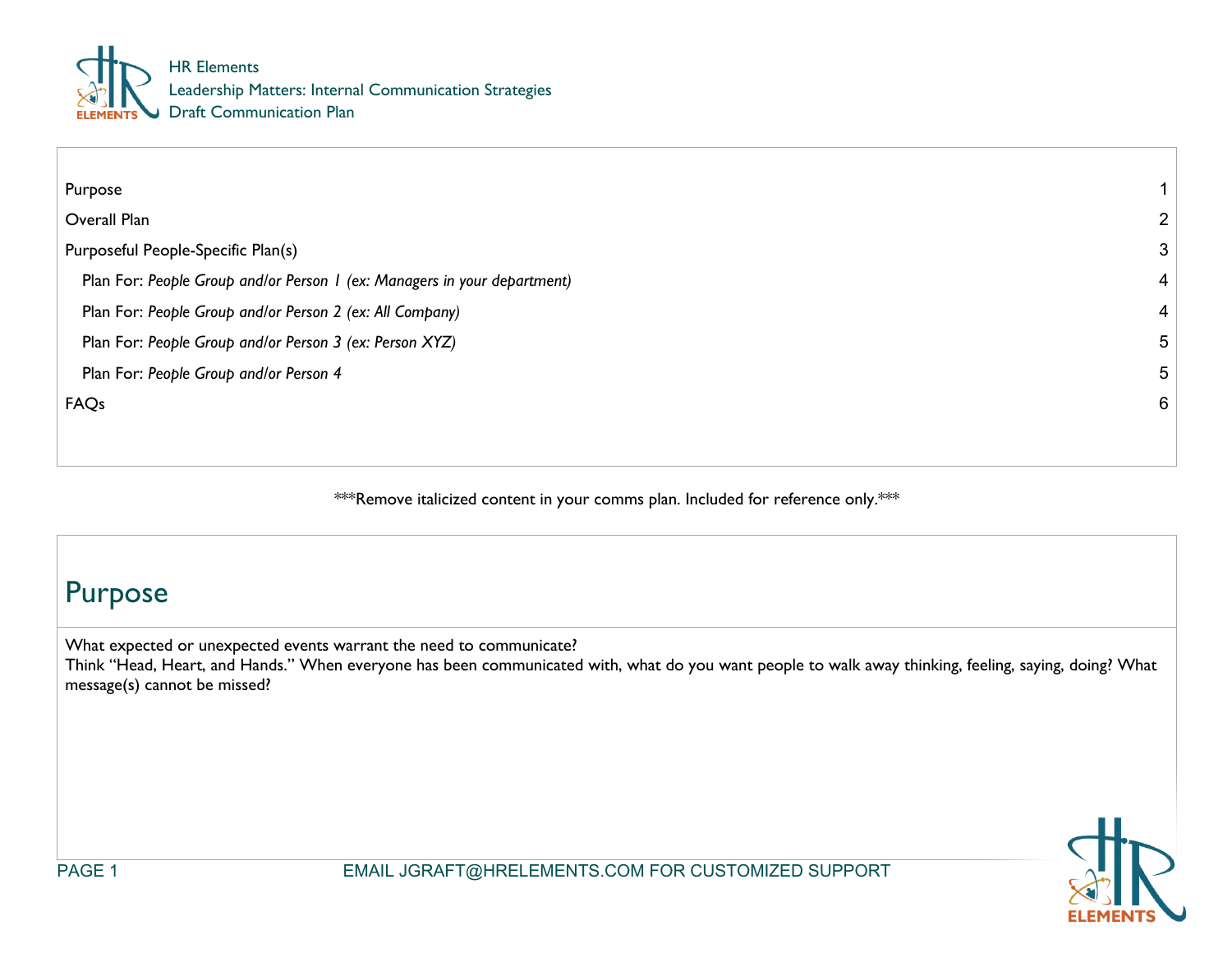## Overall Plan

| Date                                            | Deliverable                     | Path                                                               | Owner                                   | Purpose / Notes                                                           |
|-------------------------------------------------|---------------------------------|--------------------------------------------------------------------|-----------------------------------------|---------------------------------------------------------------------------|
| When will this line<br>item be<br>communicated? | Clear name for<br>the line item | How will this be<br>delivered - slack,<br>I:I, email, doc,<br>etc? | Who is<br>responsible for<br>this task? | Description and intent of the comms plan line item.                       |
| 5/9/2022                                        | Draft Comms<br>Template         | Google Doc                                                         | Kara U.                                 | Build out a draft doc to use for planning comms for others to respond to. |
|                                                 |                                 |                                                                    |                                         |                                                                           |
|                                                 |                                 |                                                                    |                                         |                                                                           |
|                                                 |                                 |                                                                    |                                         |                                                                           |
|                                                 |                                 |                                                                    |                                         |                                                                           |
|                                                 |                                 |                                                                    |                                         |                                                                           |
|                                                 |                                 |                                                                    |                                         |                                                                           |
|                                                 |                                 |                                                                    |                                         |                                                                           |
|                                                 |                                 |                                                                    |                                         |                                                                           |
|                                                 |                                 |                                                                    |                                         |                                                                           |

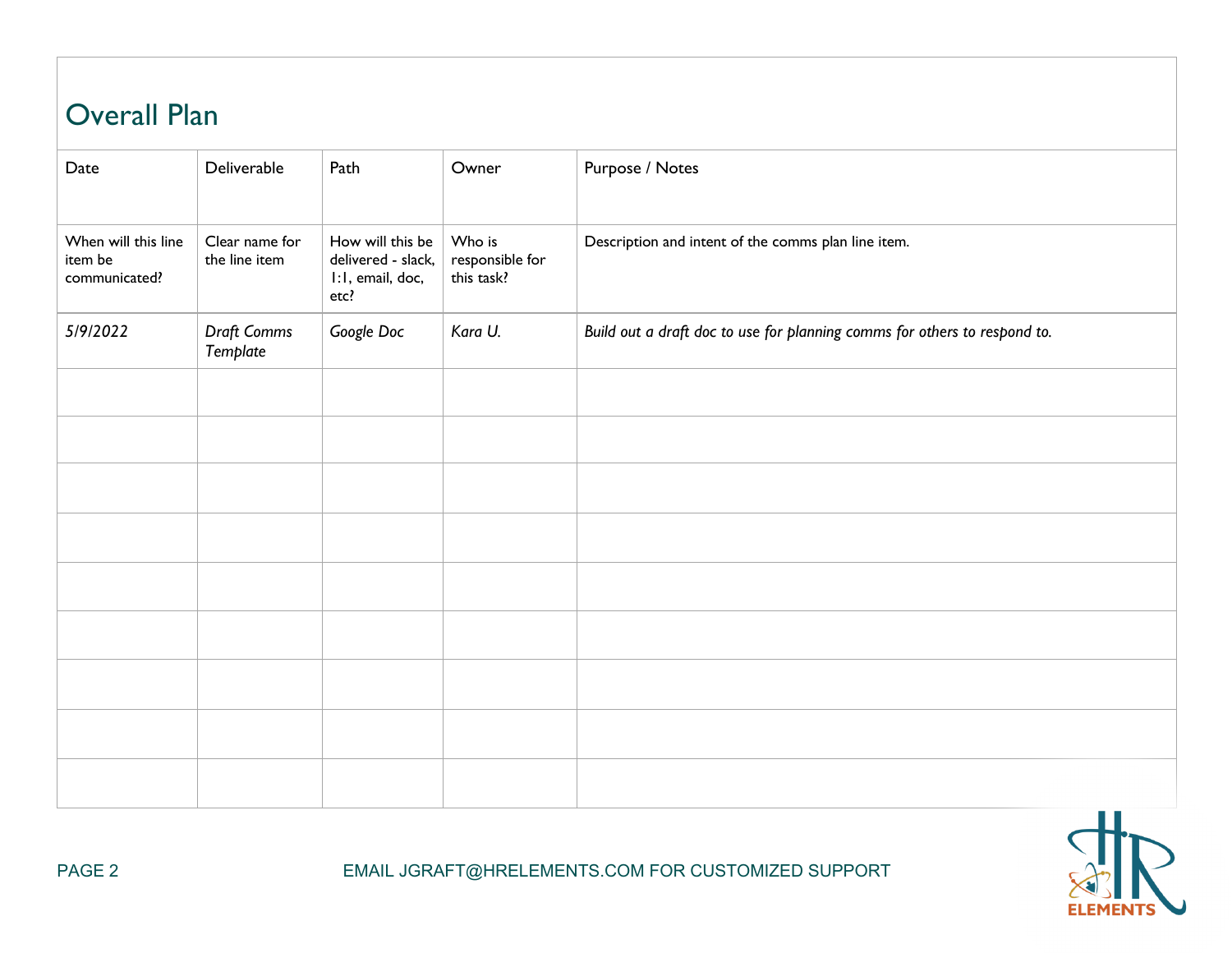## Purposeful People-Specific Plan(s)

Start with the end in mind.

- What do you want to have happen as a result of this communication?
	- Do you want the person/people to take action, or is this an "information only" situation?
- What do you want people to say?
- How do you want people to feel?

Help your people answer questions such as:

- What will change for me?
- Why are we doing this?
- How does this fit with our overall mission?
- What are open questions we don't have answers to? How will we answer them?

What paths & channels will help you best deliver your intended message?

● People respond differently to your choice of media, especially considering the context of the communication and the outcomes you are trying to achieve. See the world through your audiences' eyes and envision the paths (channels) which will communicate your messages most effectively.

Follow-Through:

● How will receipt and comprehension of the information be verified?

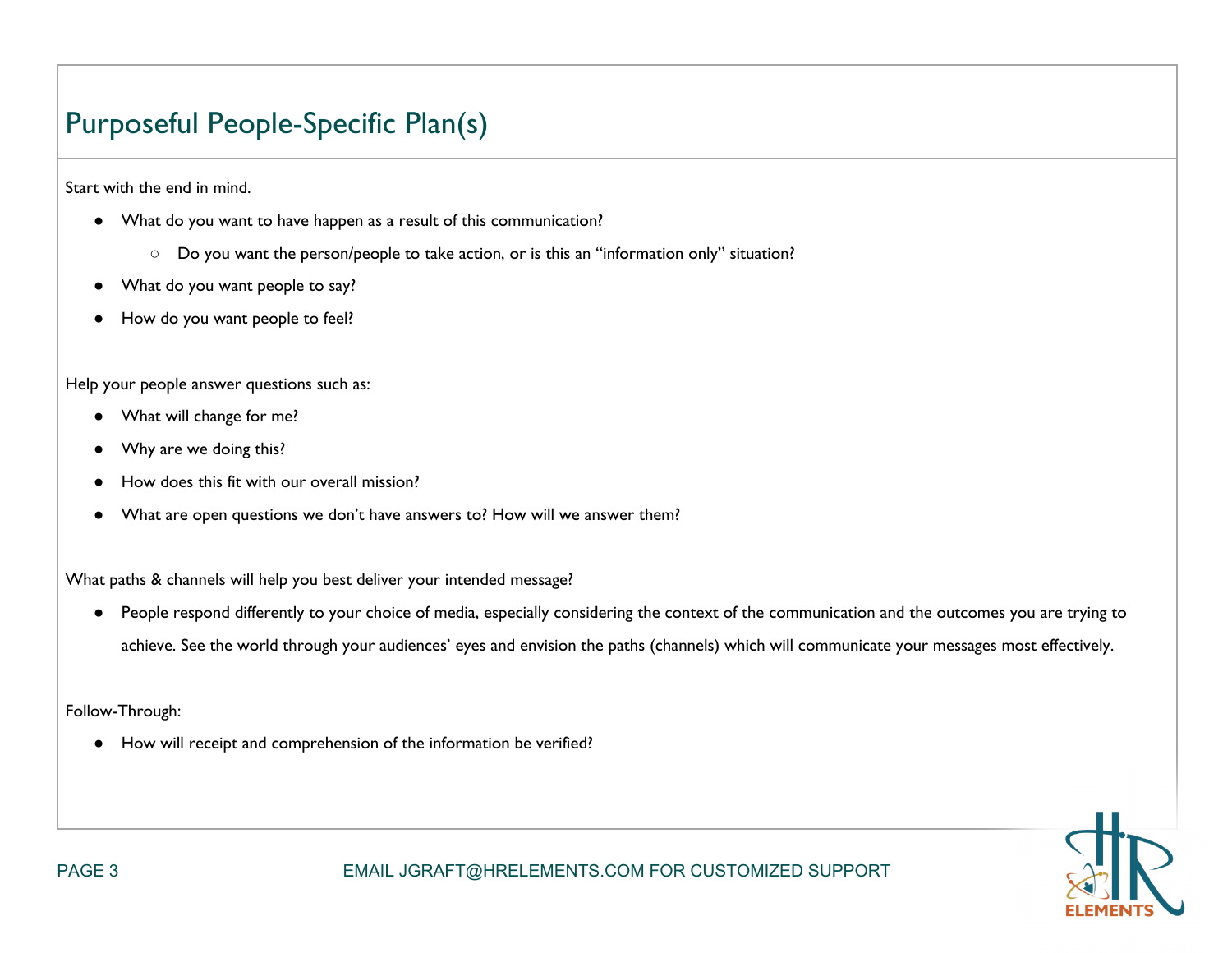| Plan For: People Group and/or Person 1 (ex: Managers in your department) |  |  |  |  |  |
|--------------------------------------------------------------------------|--|--|--|--|--|
| Communicator:                                                            |  |  |  |  |  |
| Path:                                                                    |  |  |  |  |  |
| Plan (timing):                                                           |  |  |  |  |  |
| Draft:                                                                   |  |  |  |  |  |
|                                                                          |  |  |  |  |  |
|                                                                          |  |  |  |  |  |
| Follow-Through:                                                          |  |  |  |  |  |

|                 | Plan For: People Group and/or Person 2 (ex: All Company) |  |
|-----------------|----------------------------------------------------------|--|
| Communicator:   |                                                          |  |
| Path:           |                                                          |  |
| Plan (timing):  |                                                          |  |
| Draft:          |                                                          |  |
| Follow-Through: |                                                          |  |
| PAGE 4          | EMAIL JGRAFT@HRELEMENTS.COM FOR CUSTOMIZED SUPPORT       |  |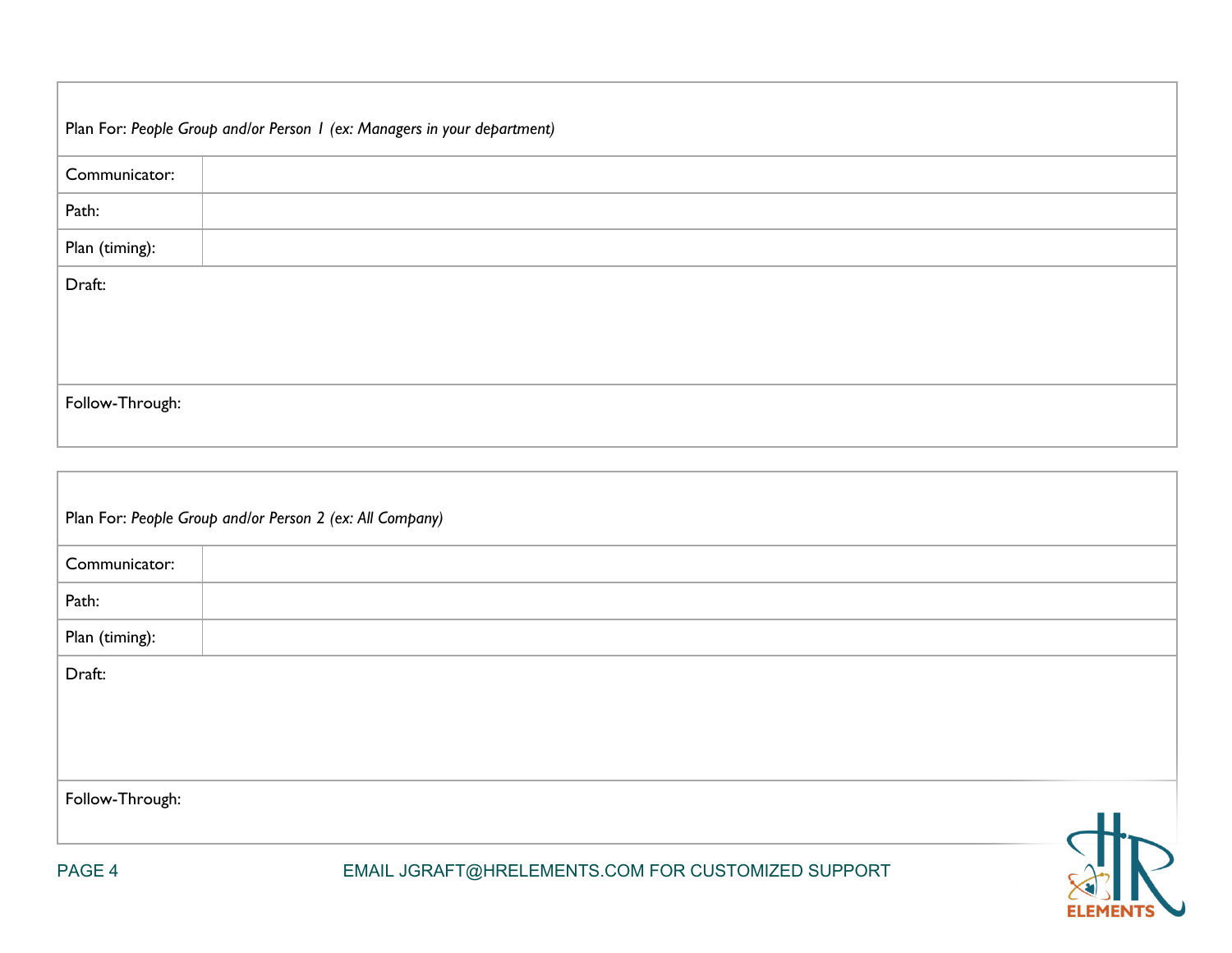| Plan For: People Group and/or Person 3 (ex: Person XYZ) |  |  |  |  |  |
|---------------------------------------------------------|--|--|--|--|--|
| Communicator:                                           |  |  |  |  |  |
| Path:                                                   |  |  |  |  |  |
| Plan (timing):                                          |  |  |  |  |  |
| Draft:                                                  |  |  |  |  |  |
|                                                         |  |  |  |  |  |
|                                                         |  |  |  |  |  |
| Follow-Through:                                         |  |  |  |  |  |
|                                                         |  |  |  |  |  |

| Plan For: People Group and/or Person 4 |                                                                                              |  |
|----------------------------------------|----------------------------------------------------------------------------------------------|--|
| Communicator:                          |                                                                                              |  |
| Path:                                  |                                                                                              |  |
| Plan (timing):                         |                                                                                              |  |
| Draft:                                 |                                                                                              |  |
| Follow-Through:                        |                                                                                              |  |
|                                        | ***Delete OR Copy + Paste the "Plan For: #" Table for each person and/or group of people.*** |  |
| PAGE 5                                 | EMAIL JGRAFT@HRELEMENTS.COM FOR CUSTOMIZED SUPPORT                                           |  |